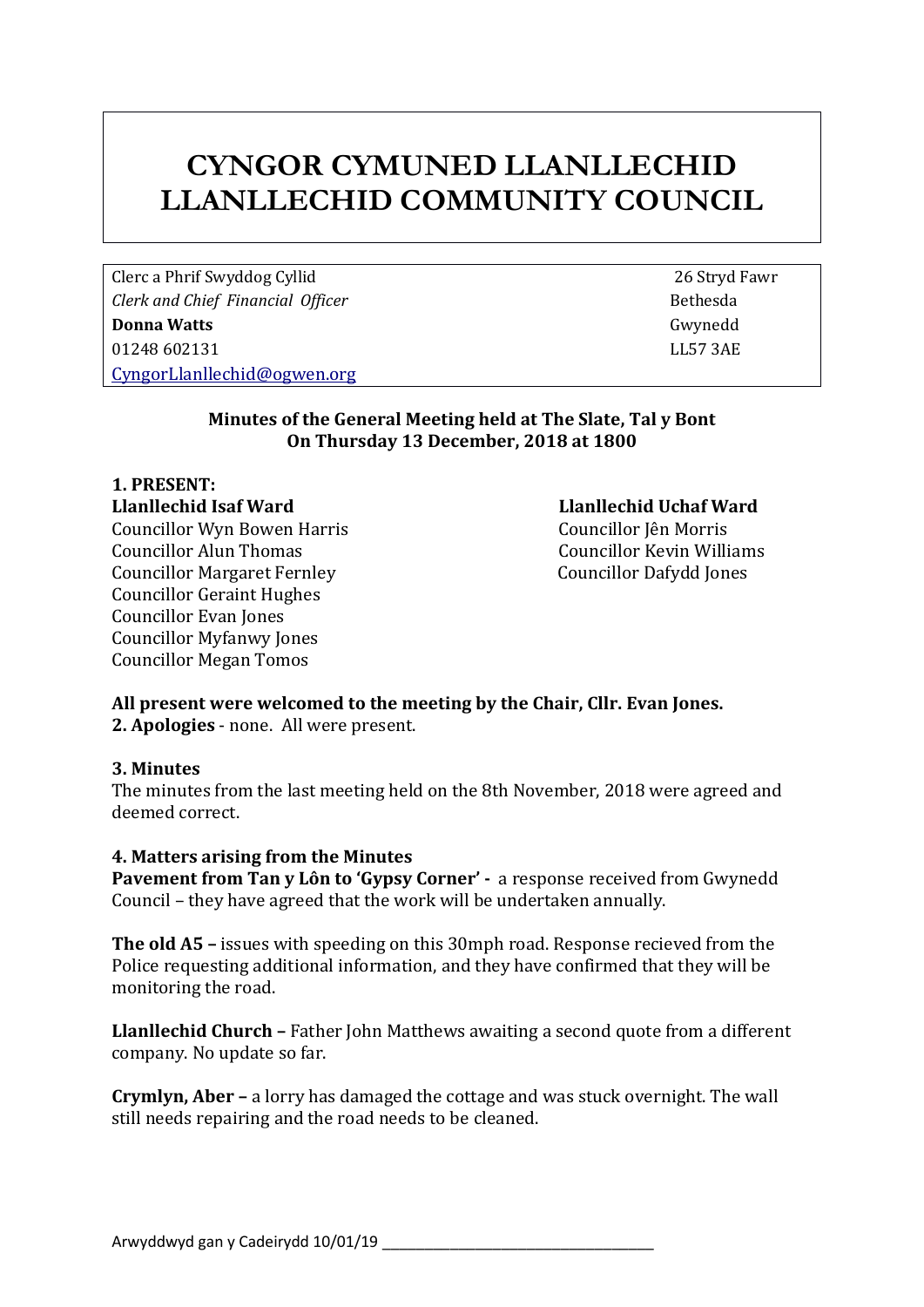**Ysgol Dyffryn Ogwen Awards Ceremony** – the members are keen to contribute towards this event next year. Response received by the school, will need to contact the school again in the Spring to discuss further.

**Public Transport Event** – following the event, ideas were discussed on improving the current service within the area. The Clerk to ask Cyngor Gwynedd about the possibility of the number 6 bus from Mynydd Llandygai to divert via Bryn/Llandygai and Tal y Bont, on one or two journeys daily.

**Lôn Goed –** the ditch along this road needs attention. Gwynedd Council will be arranging a site visit, and then raising an order for the work required. The Clerk to request an update.

**Hedges along Coetmor Road –** the hedges along the road near the cemetary need cutting. Gwynedd Council to inspect, and to contact the land owners.

**Event** – The Future Generation of Future Act on the 30th November 2018 – it was decided that the Clerk would attend. Event postponed until 11 January 2019.

**Airfields of Britain Conservation Trust** – the remembrance plaque has arrived Glanmôr Farm. The Clerk to get quotes for installation.

#### **5. Payments**

The following payments were authorised: Neuadd Talgai (Hire of Hall - November) £25.00

#### **6. Correspondence**

**Submitted-** email from Llyr Gruffydd AM Plaid Cymru – questionnaire on the Council's satisfaction with the external auditors. The Clerk to complete.

**Submitted** – email from the Wales Audit Office – notice that the audit has been completed. All points were raised and discussed.

**Submitted** – letter from Nia Llwyd, Tal y bont regarding the noise from the A55. The Clerk to respond to the letter.

**Submitted**- email from Snowdonia National Park – responding to our comments on the planning application at Fferm y Gell.

**Submitted** – letter from Caernarfon Town Council – they have made an application for the 2021 National Eisteddfod - a request for a letter of support. The Council are very supportive, subject to making sure that local businesses/contractors are favoured when setting the site.

**Submitted** – email from Snowdonia National Park – repsonding to our complaints about the scramblers on the mountain. It was decided that Cllr. Kevin Williams will discuss the matter further with the Park.

**Submitted** – email from Gwynedd Council – a consultation on the Gwynedd Housing Policy. Correspondence was noted.

**Submitted** – email from Cylch y Iaith regarding re-structuring of the Language Centres. It was decided that the Council is happy to support the letter and send a letter of support to the appropriate individuals.